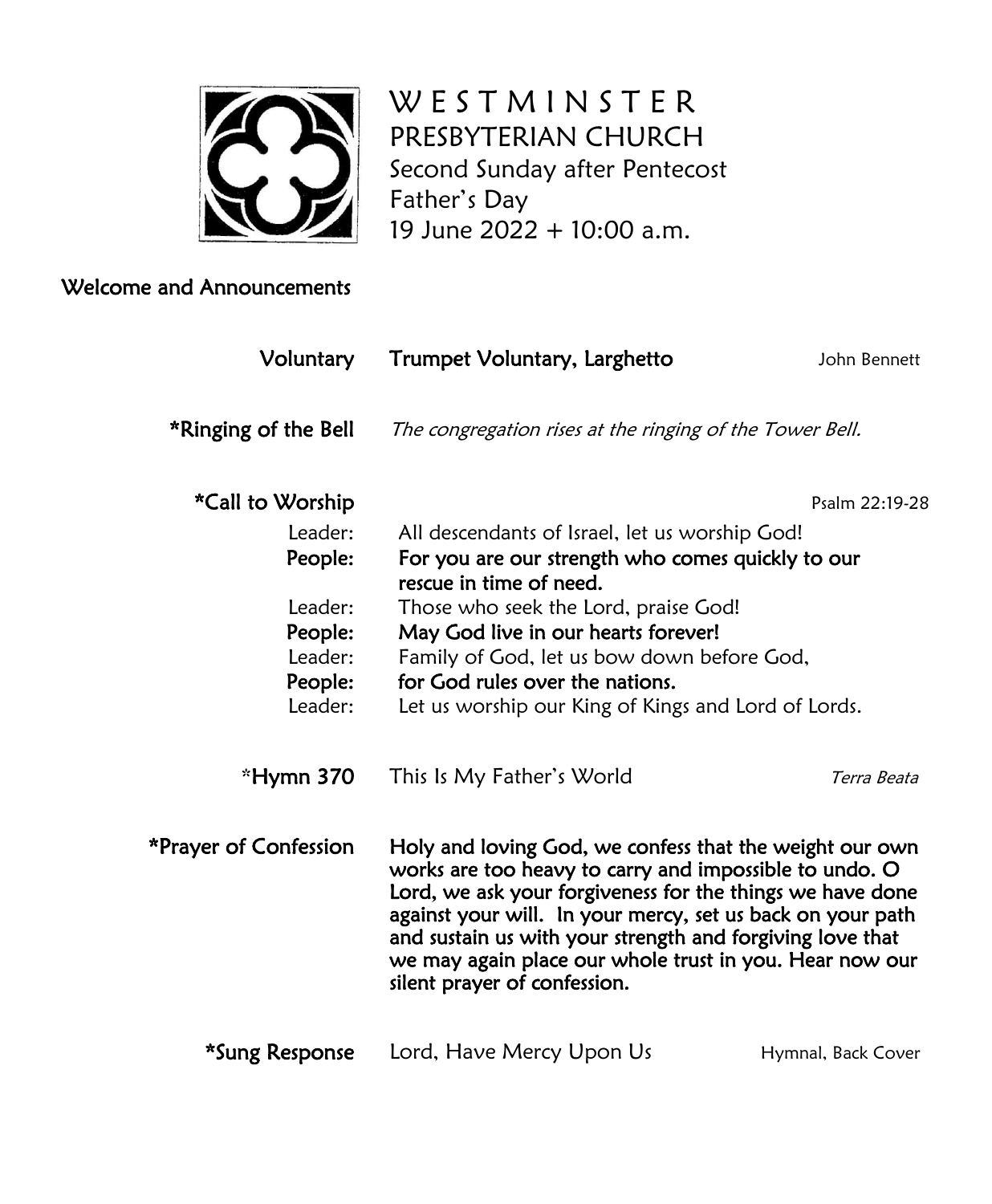# \*Declaration of Pardon

| Leader:<br>People:<br>Leader:<br>People:<br>All: | Friends, believe the good news.<br>In Jesus Christ we are forgiven.<br>The peace of Christ be with you.<br>And also with you.<br>Thanks be to God. Amen.                                                           |                        |  |
|--------------------------------------------------|--------------------------------------------------------------------------------------------------------------------------------------------------------------------------------------------------------------------|------------------------|--|
| *Response of Praise                              | Gloria Patri                                                                                                                                                                                                       | Hymnal, Back Cover     |  |
| Children's Sermon                                | <b>VBS</b> Presentation                                                                                                                                                                                            |                        |  |
| <b>Congregational Response</b>                   | Listen, listen, God is calling, through the Word inviting,<br>offering forgiveness, comfort, and joy.<br>Students in grades Pre-K - 2 will go to Summer Sunday school<br>class during the Congregational Response. |                        |  |
|                                                  |                                                                                                                                                                                                                    |                        |  |
| <b>First Scripture Reading</b>                   | 1 Kings 19:1-4, 8-15a                                                                                                                                                                                              | Pew Bible, OT page 326 |  |
| Second Scripture Reading                         | Psalm 42                                                                                                                                                                                                           | Pew Bible, OT page 515 |  |
|                                                  | Leader:<br>This is the Word of the Lord.<br>People:<br>Thanks be to God.                                                                                                                                           |                        |  |
| Sermon                                           | My Rock                                                                                                                                                                                                            | Rev. Christian K. Choi |  |
|                                                  | Text: I say to God my Rock, "Why have you forgotten me?" Put your<br>hope in God, for I will yet praise God, my Savior and my God.                                                                                 | Psalm 42:9, 11         |  |
| Solo                                             | Come Unto Me                                                                                                                                                                                                       | Alesandro Scarlatti    |  |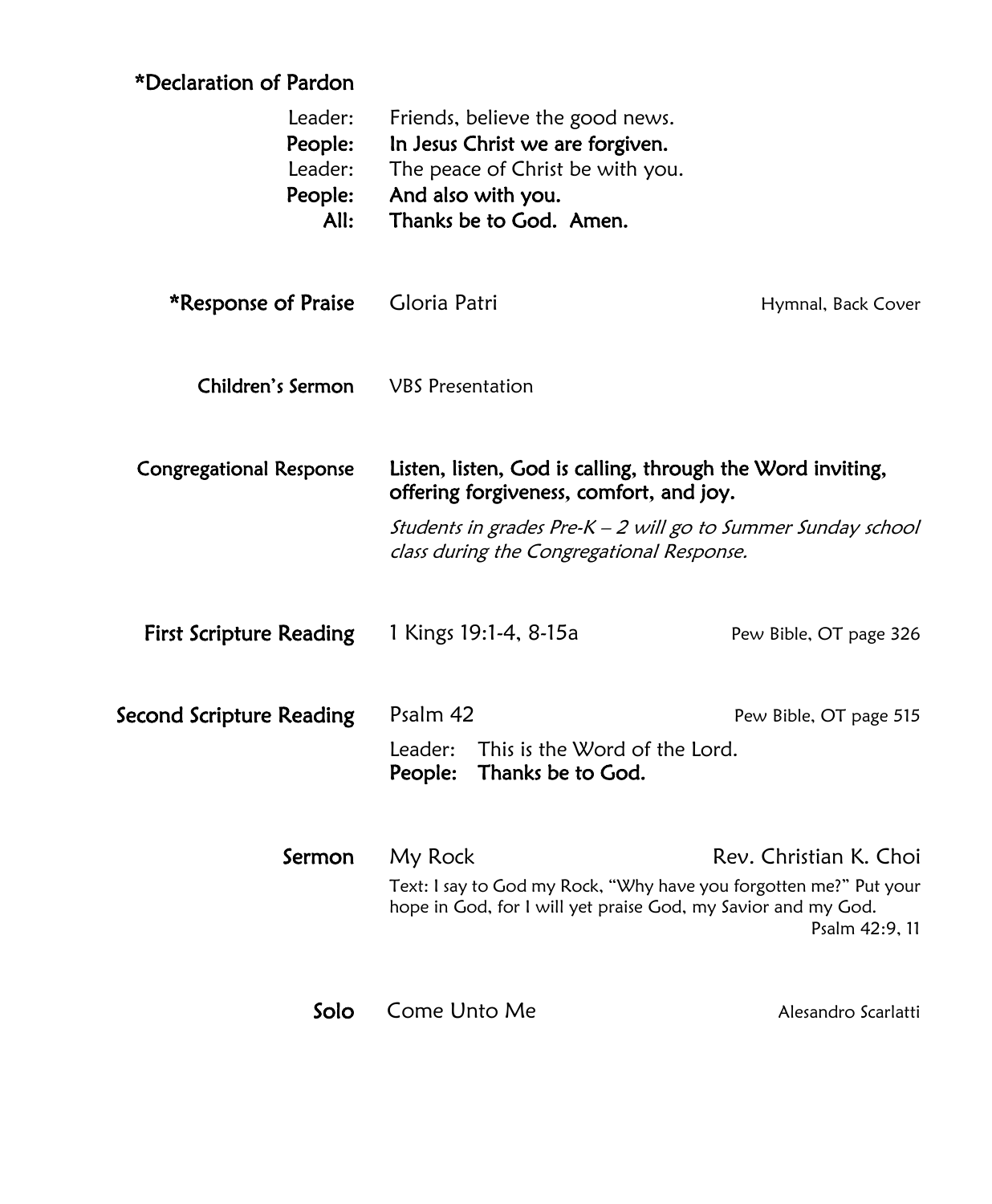In life and in death we belong to God. Through the grace of our Lord Jesus Christ, the love of God, and the communion of the Holy Spirit, we trust in the one triune God, the Holy One of Israel, whom alone we worship and serve. We trust in Jesus Christ, fully human, fully God. We trust in God, whom Jesus called Abba, Father. We trust in God the Holy Spirit, everywhere the giver and renewer of life. With believers in every time and place, we rejoice that nothing in life or in death can separate us from the love of God in Christ Jesus our Lord.

#### The Church at Prayer

| Pastor: | The Lord be with you.         |
|---------|-------------------------------|
|         | People: And with your spirit. |
| Pastor: | Let us pray.                  |

#### Prayers of the People

The Lord's Prayer

| The Presentation<br>of Our Gifts | At this time all worshipers are invited to sign and pass<br>the Ministry of Friendship folders in the pew racks.                                                                                                                                                                                                           |                   |  |
|----------------------------------|----------------------------------------------------------------------------------------------------------------------------------------------------------------------------------------------------------------------------------------------------------------------------------------------------------------------------|-------------------|--|
| Offertory                        | I Will Sing of Thy Great Mercies                                                                                                                                                                                                                                                                                           | Felix Mendelssohn |  |
| *Offertory Response              | Doxology                                                                                                                                                                                                                                                                                                                   | Hymnal, 606       |  |
| *Prayer of Dedication            | God who provides, thank you for your timely blessings in<br>our lives that we may share our abundance for the service<br>of your kingdom. May you accept and use our lives and<br>these gifts to bring your hope to others, that we all may<br>build our hope on nothing less than Jesus' love and<br>righteousness. Amen. |                   |  |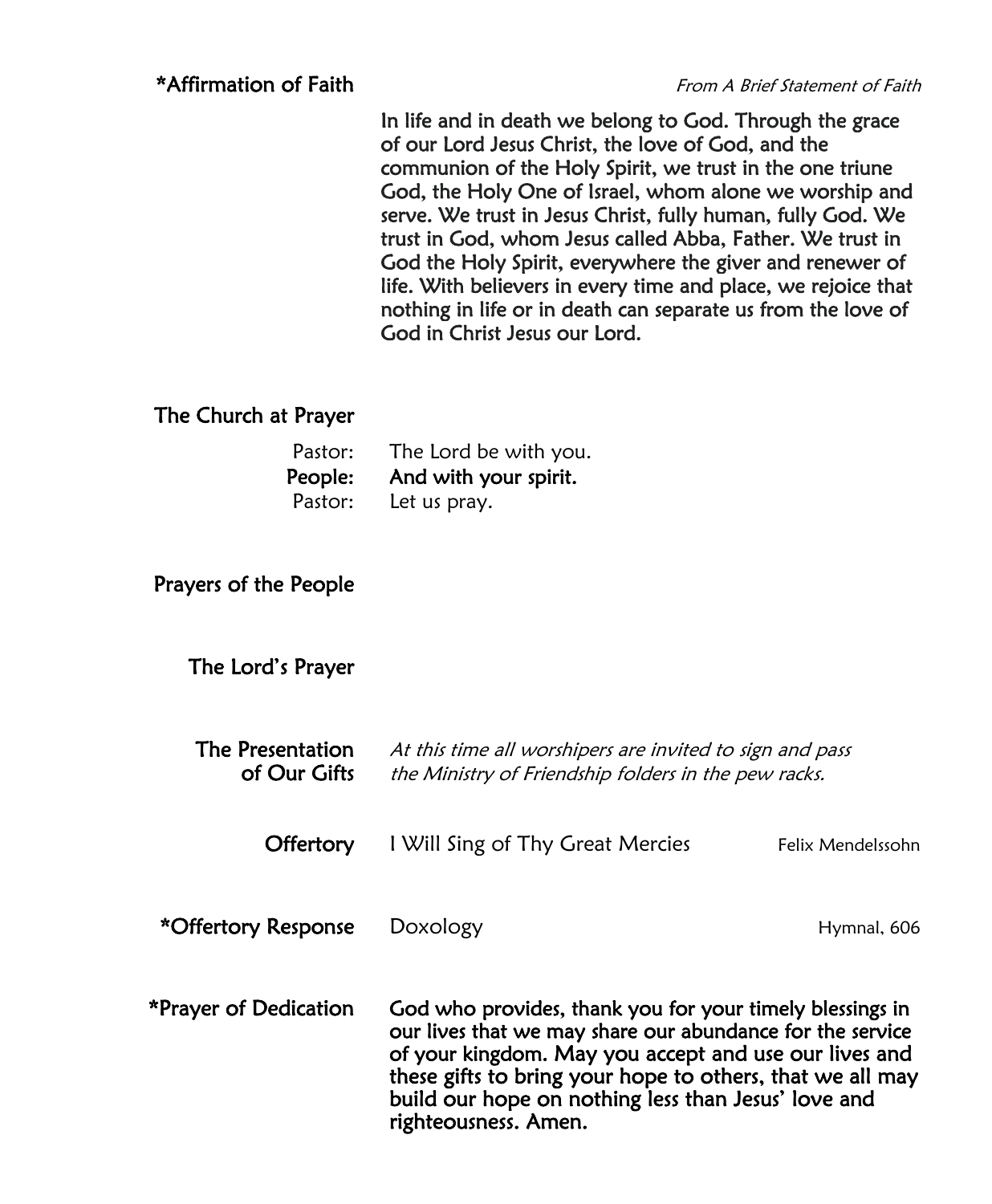### \*Charge and Benediction

\*Voluntary Trumpet Voluntary, Allegro Marting Schn Bennett

(\*) The congregation is invited to stand.

# SERVING THIS SUNDAY AT WESTMINSTER

- Chancel Flowers are given in loving memory for the life and love of Jennie Davis Moy and in loving memory of Oliver Moy Bernhardt, gone too soon. They will always be missed by Bob, Julie, Brian, and Sarah Blythe.
- Sunday Liturgist: Rev. Dr. Blythe D. Kieffer
- Greeters: Sophia, Diana, and Zachariah Choi
- Ushers: George Botanga (Head Usher) Rich Canady, Terry Haynor, Mary King, Richard Leary, Julie McDonough, Bruce Strom, Brinton Wilkey
- Safety Team: Charlie King
- Music: Diane Dietz, soprano, Lyle VanDeventer, bass, Garry Frederickson, organ and piano
- Videographers: Bob Fox and Krista Steller

### EDUCATION AND FELLOWSHIP THIS SUNDAY AT WESTMINSTER

- 9:00 a.m. 9:30 a.m. Youth Mission Trip Team Meeting (Parish Hall)
- 9:30 a.m. 12 noon Infants, toddlers, 2- & 3-year-olds (Nursery) gather for play and Bible Story. This week's lesson: "We're Better Together" Caregivers: Caroline Haynor, Leigh Milward, Nancy Huston
- 9:30 a.m. 11:30 a.m. Youth Mission Car Wash (Parking Lot)
- 9:30 a.m. 11:30 a.m. Youth Mission Bake Sale (West Narthex)
- 10:00 11:00 a.m. Children in Pre-K Grade 2 begin in worship with their families & go to Summer Sunday school (Third Floor Chapel) following the Congregational Response. This week's lesson: "Two Sons and Their Father" Teachers: Chelsea and Adam Ekstedt
- 11:15 a.m. 12 noon New Member Class (Pastor's Study) Those interested in membership will learn more about Westminster and the Presbyterian Church (USA) Leader: Dr. Kieffer
- 11:15 a.m. VBS Reception (West Narthex) Photos, artwork, and crafts will be displayed.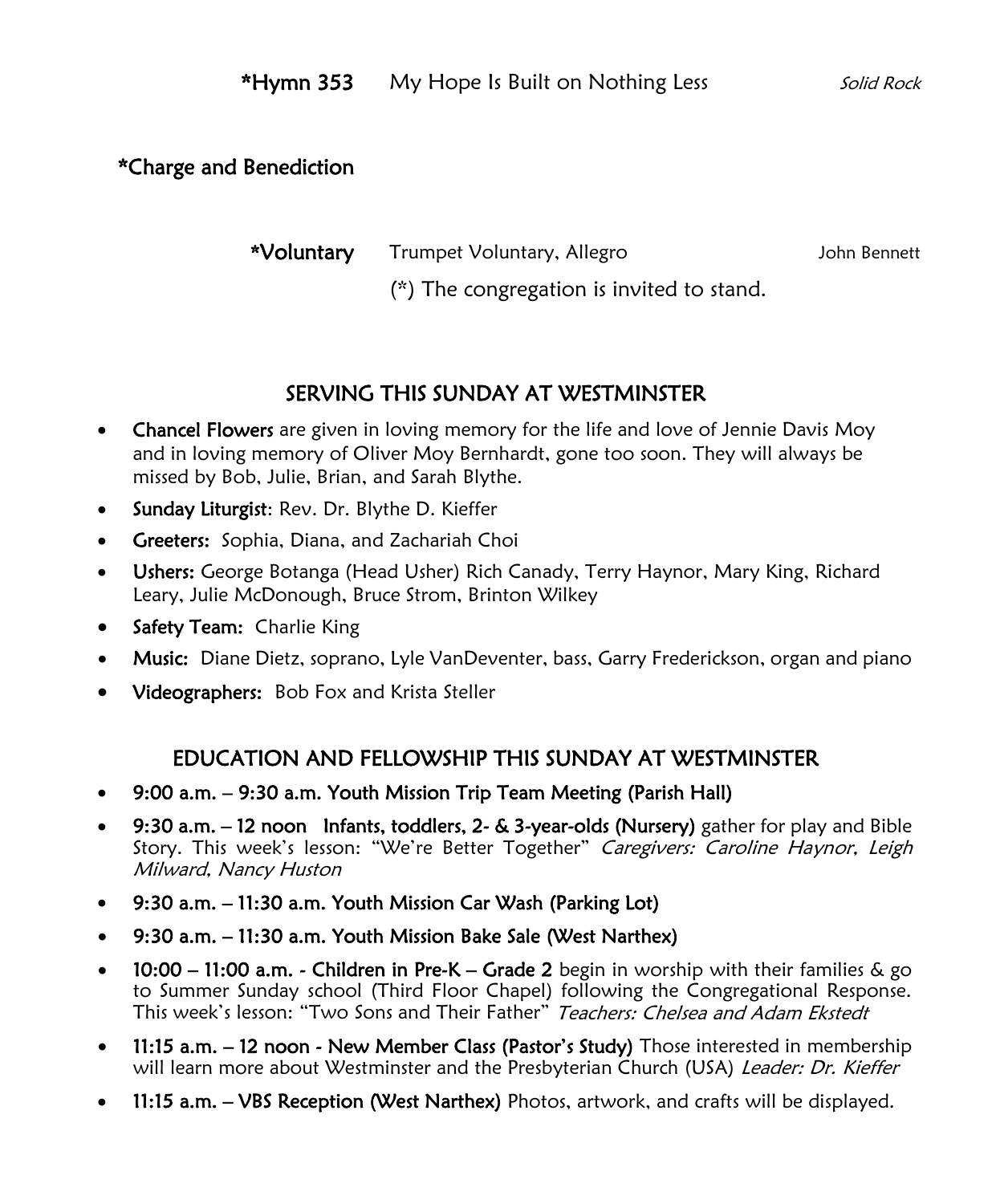# ANNOUNCEMENTS

WELCOME TO OUR VISITORS. Information about who we are can be found on our website at [www.wpcspi.org.](http://www.wpcspi.org/) Please complete the Ministry of Friendship folder located on the end of each pew. If you are interested in joining Westminster, speak to one of our pastors.

THE CAR WASH & BAKE SALE YOUTH MISSION FUNDRAISER IS TODAY, JUNE 17! Cars will be washed before and after worship so all the family cars will sparkle! Baked goods are available before and after worship. Thanks to Dave Leonatti and Mary Ray for organizing the Car Wash and Julie Sundquist for organizing the Bake Sale.

THE PENTECOST SPECIAL OFFERING unites the PC(USA) by helping youth begin their life with a solid foundation of faith. This offering is collected during June. Forty percent of all gifts stay within Westminster and our portion will support the 2022 Youth Mission Trip to Kentucky.





VBS PRESENTATION AND RECEPTION TODAY, JUNE 17. VBS was a fluid and overflowing success this past week with 35 children registered and 22 ministry partners working together to share the good news of Christ through Bible stories, music, crafts, games, and delicious snacks. Children learned about the importance of clean water and caring for God's creation. Our mission was a partnership with *Living Waters for the World*. This organization provides people with training and support in forming global, clean water mission

partnerships. Our children donated toward this mission and members of the congregation are welcome to contribute. Join us in the West Narthex following worship for a reception.

NEW MEMBER CLASS BEGINS TODAY -Friends and visitors are invited to a New Member Class today, June 19 and next Sunday, June 26, 11:15 a.m. in the Pastor's Study. New members will be received at the 10:00 a.m. service on July 3, following a Special Session meeting at 9:30 a.m.

GENERAL ASSEMBLY MEETS JUNE 18 - JULY 9 - The Presbyterian Church (U.S.A.) 225<sup>th</sup> General Assembly will be held online and in-person in Louisville, KY June 18 – July 9. Committees meet in person June 18 – July 1 and the online plenary meets from July 5- 9. There will be an opportunity to meet those standing for co-moderator for the  $225<sup>th</sup>$ General Assembly during a 90-minute webinar on Thursday, June 9 at 7 pm EST. A link



will be provided in the Friday email. Dr. Kieffer will be in Louisville June 20-25 to assist with the committee process as a part of her service on the Committee of the Office of the General Assembly.

KNIT 2 PURL 4 MISSION meets each Tuesday at 1:00 p.m. in the Second Floor Classroom for knitting and fellowship.

**THE HUNGER ACTION TEAM** will prepare a monthly meal for the Springfield Cooling Center on Wednesday, June 22. Please contact Krista Steller [ksteller@wpcspi.org](mailto:ksteller@wpcspi.org) to participate.



ORGAN RECITAL featuring Andrew Johnson will be held Friday, June 24 at 4:00 p.m. in our Sanctuary. Enjoy the works of Reger, Vierne, Sweelinck, Bach, and others. Andrew is a native of Bloomington, IL and a graduate of Illinois Wesleyan. Andrew completed a Master of Music from the Peabody Conservatory of Johns Hopkins University where he received the Bruce R. Eicher Prize.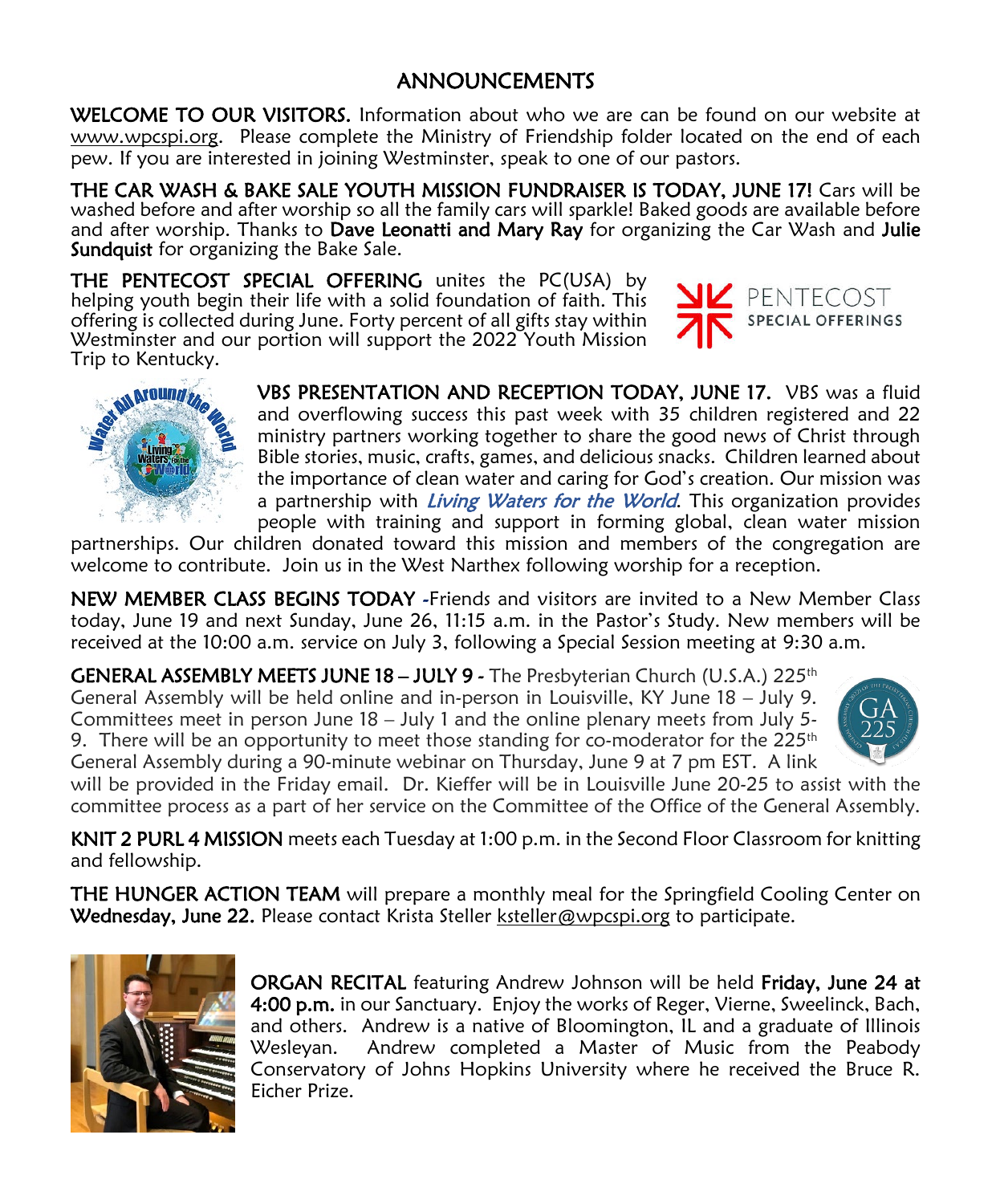FAIR TRADE NEXT SUNDAY, JUNE 26 - Coffee, tea, and chocolate are for sale in the West Narthex Sunday, June 26 after worship to support economically just, environmentally sound farming practices. Ministry Partners: Becky Martin and Jeanne VanGieson

LITTLE PANTRY NEEDS MINISTRY PARTNERS - Thank you to the devoted ministry partners who regularly stock and clean Westminster's Little Pantry located at Graham Elementary School daily. Ministry Partners are needed to join the team of dedicated members as we enter the summer months. Please contact Jeanne or Pete VanGieson at 217-652-1310 and they will arrange for you to be mentored.

**JUNE GIVE-A-MEAL-A-MONTH JUNE MENU** Canned tuna, boxed meals to use with tuna, canned fruit, canned vegetables, toilet paper, dry cereal, toothpaste, soap, laundry and dish detergent. Thank you to all who place items in the West Narthex for the Central Illinois Foodbank.

## **THIRD ANNUAL STEADFAST NEIGHBOR SERVICE WEEK – JUNE 27 – JULY 1**

Therefore, my beloved, be steadfast, immovable, always abounding in the work of the Lord, knowing that in the Lord your labor is not in vain. I Corinthians 14:58

The team will be commissioned next **Sunday, June 26** at the 10:00 a.m. worship. This year we have 18 projects and need additional ministry



partners to complete the work in a timely matter. It is not too late to sign up on SignUpGenius found on the home page of the website. We hope you will consider partnering in this ministry.

During the service week, the team will gather each morning at 8:30 a.m. for a devotion to begin the day before arriving at our neighborhood sites. Projects include power washing, painting, landscape improvements, repairing front porches and fences. Lunches will be prepared by Pat Hymans' Hospitality Team and served at 12 noon in Parish Hall. Following lunch each day the teams will return to their sites to complete the day's work. The congregation will hear a report on Sunday, July 3.

Following a successful Anniversary Endowment Campaign which increased Westminster's Endowment Fund from \$1.9 to \$8.1 million (2015-2020), Session approved the *Steadfast Neighbor* Endeavor in April 2019. The Endeavor included the *Site and Landscape Plan* at a cost of \$1.38 million. During this decade, Westminster plans to invest \$450,000 in the neighborhood which is one-third of the total cost of our Site and Landscape Plan completed in 2020. Neighborhood Outreach includes Matching Grants, the Annual Service Week and the Little Pantry at Graham Elementary School.

**THE APOSTLES READ LIBRARY BOOK GROUP** will meet Tuesday, June 28. 6:00 – 7:00 p.m. in the Ziegler Library. The June book is *The Complete Maus* by Art Spiegelman. New members are always welcome! Led by Dr. Aaron Berkowitz.

#### SPECIALTY DAILY BREAD MEALS ON WHEELS DELIVERIES

Westminster is collaborating with Senior Services of Central Illinois July 18 - 22 and **July 25 – 29** by delivering food to eligible senior citizens as part of their Specialty Daily Bread - Meals on Wheels program. There will be 1-3 routes on each day and



will take 45 minutes to an hour for each route. The online signup in available on our website [www.wpcspi.org.](http://www.wpcspi.org/)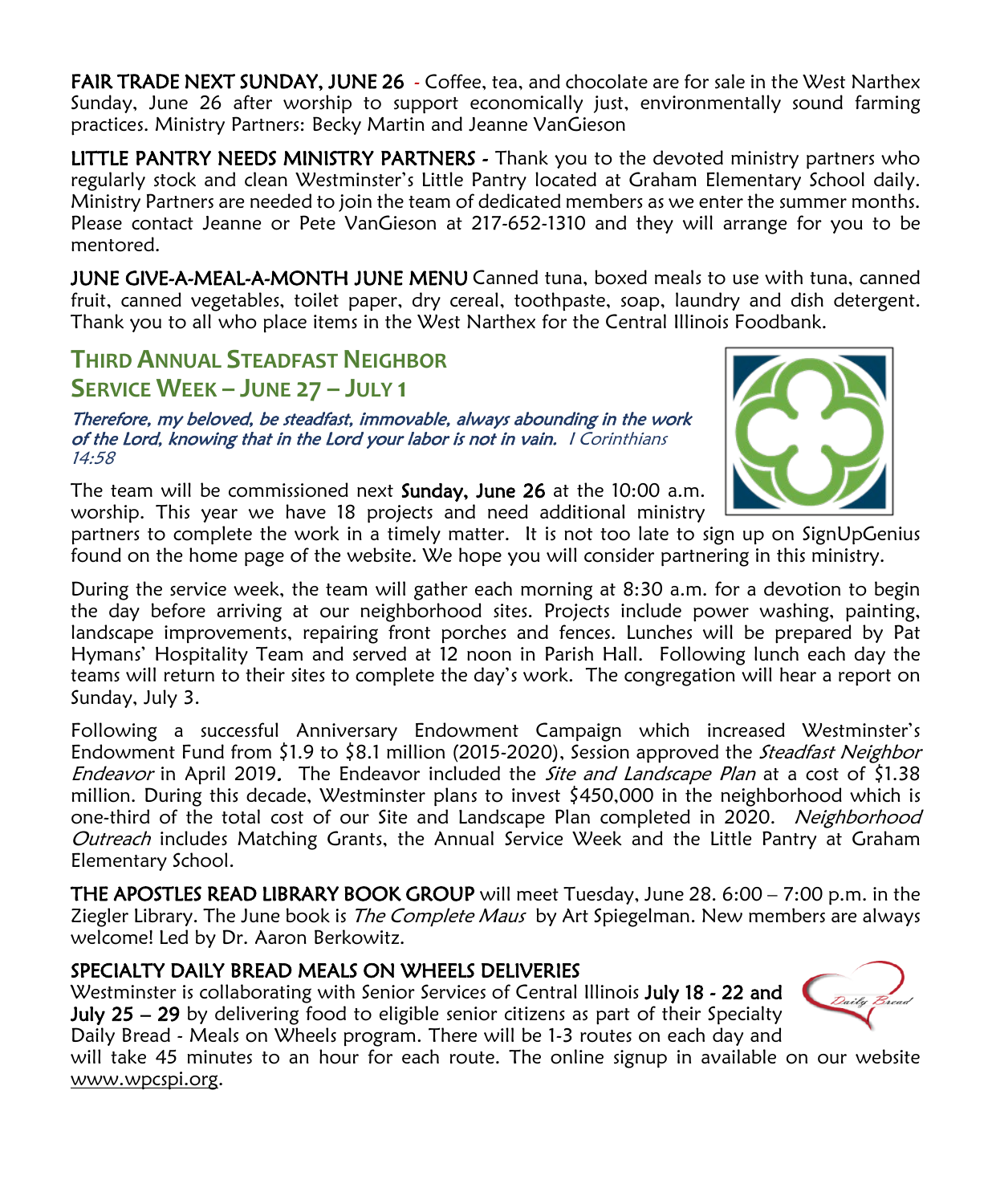# NOMINATIONS WELCOME

THE 2022 NOMINATING COMMITTEE is now receiving nominations for the following positions of leadership at Westminster.

### DEACON (CLASS OF 2025) ELDER (CLASS OF 2025) NOMINATING COMMITTEE (CLASS OF 2023) STRATEGIC PLANNING COMMITTEE (CLASS OF 2025)

Nominations may be placed in the offering plate, emailed to the committee chair, Eleanor VanDeventer, at ehuitt@yahoo.com or placed in the Nominating Committee's mailbox on the wall in the West Narthex by the Edwards Street doors. Please complete by August 14, 2022. Nominees will be presented for election at a Congregational Meeting on Sunday, October 9, 2022.

2022 Nominating Committee members: Eleanor VanDeventer (Chair), Carolyn Swanson, Mary King, Bill Deemer, Deb Coontz, Alan Stutz, and Julie Sundquist

|  | Recommended for (check choice) |                                                                                           |  |  |
|--|--------------------------------|-------------------------------------------------------------------------------------------|--|--|
|  |                                | _Deacon ______Elder ______Nominating ______Strategic Planning ______Ass. Pastor Nom.      |  |  |
|  |                                | 1. Qualities that would make this person a good church officer                            |  |  |
|  |                                |                                                                                           |  |  |
|  |                                | 2. Past experience/current interests and activities in the church                         |  |  |
|  |                                |                                                                                           |  |  |
|  |                                | 3. Helpful information: special skills, training, employment, community involvement, etc. |  |  |
|  |                                |                                                                                           |  |  |

Your Name (optional) **\_\_\_\_\_\_\_\_\_\_\_\_\_\_\_\_\_\_\_\_\_\_\_\_\_\_\_\_\_\_\_\_\_\_\_\_**